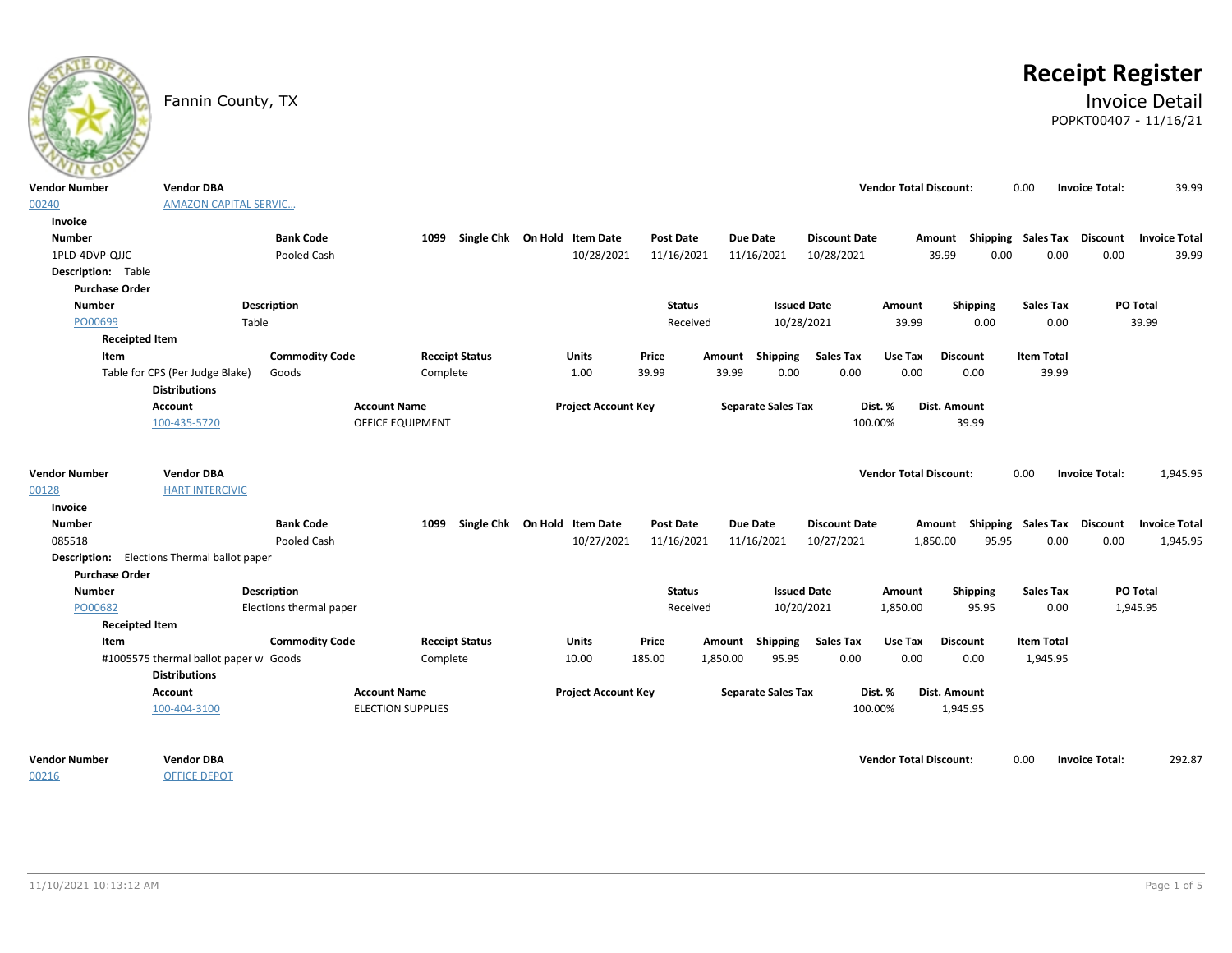| Invoice                               |                       |                                               |                              |                  |                 |                           |                      |         |                           |                   |                                  |        |
|---------------------------------------|-----------------------|-----------------------------------------------|------------------------------|------------------|-----------------|---------------------------|----------------------|---------|---------------------------|-------------------|----------------------------------|--------|
| Number                                | <b>Bank Code</b>      | 1099                                          | Single Chk On Hold Item Date | <b>Post Date</b> | <b>Due Date</b> |                           | <b>Discount Date</b> |         | Amount Shipping Sales Tax |                   | Discount<br><b>Invoice Total</b> |        |
| 205341235001                          | Pooled Cash           |                                               | 11/4/2021                    | 11/16/2021       |                 | 11/16/2021                | 11/4/2021            |         | 83.34<br>0.00             | 0.00              | 0.00                             | 83.34  |
| Description: office supplies          |                       |                                               |                              |                  |                 |                           |                      |         |                           |                   |                                  |        |
| <b>Purchase Order</b>                 |                       |                                               |                              |                  |                 |                           |                      |         |                           |                   |                                  |        |
| <b>Number</b>                         | Description           |                                               |                              | <b>Status</b>    |                 | <b>Issued Date</b>        |                      | Amount  | Shipping                  | <b>Sales Tax</b>  | PO Total                         |        |
| PO00710                               | office supplies       |                                               |                              | Received         |                 | 11/3/2021                 |                      | 83.34   | 0.00                      | 0.00              | 83.34                            |        |
| <b>Receipted Item</b>                 |                       |                                               |                              |                  |                 |                           |                      |         |                           |                   |                                  |        |
| Item                                  | <b>Commodity Code</b> | <b>Receipt Status</b>                         | Units                        | Price            | Amount          | Shipping                  | Sales Tax            | Use Tax | <b>Discount</b>           | <b>Item Total</b> |                                  |        |
| #122069 Certificate Paper             | Goods                 | Complete                                      | 3.00                         | 10.49            | 31.47           | 0.00                      | 0.00                 | 0.00    | 0.00                      | 31.47             |                                  |        |
| <b>Distributions</b>                  |                       |                                               |                              |                  |                 |                           |                      |         |                           |                   |                                  |        |
| <b>Account</b>                        |                       | <b>Account Name</b>                           | <b>Project Account Key</b>   |                  |                 | <b>Separate Sales Tax</b> | Dist. %              |         | Dist. Amount              |                   |                                  |        |
| 100-435-3100                          |                       | <b>OFFICE SUPPLIES</b>                        |                              |                  |                 |                           | 100.00%              |         | 31.47                     |                   |                                  |        |
| <b>Receipted Item</b>                 |                       |                                               |                              |                  |                 |                           |                      |         |                           |                   |                                  |        |
| Item                                  | <b>Commodity Code</b> | <b>Receipt Status</b>                         | <b>Units</b>                 | Price            | Amount          | Shipping                  | Sales Tax            | Use Tax | <b>Discount</b>           | <b>Item Total</b> |                                  |        |
| #359886-Geographics Certificate Goods |                       | Complete                                      | 3.00                         | 17.29            | 51.87           | 0.00                      | 0.00                 | 0.00    | 0.00                      | 51.87             |                                  |        |
| <b>Distributions</b>                  |                       |                                               |                              |                  |                 |                           |                      |         |                           |                   |                                  |        |
| <b>Account</b><br>100-435-3100        |                       | <b>Account Name</b><br><b>OFFICE SUPPLIES</b> | <b>Project Account Key</b>   |                  |                 | <b>Separate Sales Tax</b> | Dist. %<br>100.00%   |         | Dist. Amount<br>51.87     |                   |                                  |        |
|                                       |                       |                                               |                              |                  |                 |                           |                      |         |                           |                   |                                  |        |
| Invoice                               |                       |                                               |                              |                  |                 |                           |                      |         |                           |                   |                                  |        |
| Number                                | <b>Bank Code</b>      | 1099                                          | Single Chk On Hold Item Date | <b>Post Date</b> | <b>Due Date</b> |                           | <b>Discount Date</b> |         | Amount Shipping Sales Tax |                   | Discount<br><b>Invoice Total</b> |        |
| 208267644001                          | Pooled Cash           |                                               | 11/3/2021                    | 11/16/2021       |                 | 11/16/2021                | 11/3/2021            |         | 209.53<br>0.00            | 0.00              | 0.00                             | 209.53 |
| Description: office supplies          |                       |                                               |                              |                  |                 |                           |                      |         |                           |                   |                                  |        |
| <b>Purchase Order</b>                 |                       |                                               |                              |                  |                 |                           |                      |         |                           |                   |                                  |        |
| <b>Number</b>                         | Description           |                                               |                              | <b>Status</b>    |                 | <b>Issued Date</b>        |                      | Amount  | Shipping                  | <b>Sales Tax</b>  | PO Total                         |        |
| PO00707                               | office supplies       |                                               |                              | Received         |                 | 11/1/2021                 |                      | 209.53  | 0.00                      | 0.00              | 209.53                           |        |
| <b>Receipted Item</b>                 |                       |                                               |                              |                  |                 |                           |                      |         |                           |                   |                                  |        |
| Item                                  | <b>Commodity Code</b> | <b>Receipt Status</b>                         | Units                        | Price            | Amount          | <b>Shipping</b>           | Sales Tax            | Use Tax | <b>Discount</b>           | <b>Item Total</b> |                                  |        |
| 127270 Staple Remover                 | Goods                 | Complete                                      | 1.00                         | 1.52             | 1.52            | 0.00                      | 0.00                 | 0.00    | 0.00                      | 1.52              |                                  |        |
| <b>Distributions</b>                  |                       |                                               |                              |                  |                 |                           |                      |         |                           |                   |                                  |        |
| <b>Account</b>                        |                       | <b>Account Name</b>                           | <b>Project Account Key</b>   |                  |                 | <b>Separate Sales Tax</b> | Dist. %              |         | Dist. Amount              |                   |                                  |        |
| 100-450-3100                          |                       | OFFICE SUPPLIES                               |                              |                  |                 |                           | 100.00%              |         | 1.52                      |                   |                                  |        |
| <b>Receipted Item</b>                 |                       |                                               |                              |                  |                 |                           |                      |         |                           |                   |                                  |        |
| Item                                  | <b>Commodity Code</b> | <b>Receipt Status</b>                         | <b>Units</b>                 | Price            | Amount Shipping |                           | <b>Sales Tax</b>     | Use Tax | <b>Discount</b>           | <b>Item Total</b> |                                  |        |
| 196517 Copier Paper                   | Goods                 | Complete                                      | 3.00                         | 41.18            | 123.54          | 0.00                      | 0.00                 | 0.00    | 0.00                      | 123.54            |                                  |        |
| <b>Distributions</b>                  |                       |                                               |                              |                  |                 |                           |                      |         |                           |                   |                                  |        |
| <b>Account</b>                        |                       | <b>Account Name</b>                           | <b>Project Account Key</b>   |                  |                 | <b>Separate Sales Tax</b> | Dist. %              |         | Dist. Amount              |                   |                                  |        |
| 100-450-3100                          |                       | OFFICE SUPPLIES                               |                              |                  |                 |                           | 100.00%              |         | 123.54                    |                   |                                  |        |
| <b>Receipted Item</b>                 |                       |                                               |                              |                  |                 |                           |                      |         |                           |                   |                                  |        |
| Item                                  | <b>Commodity Code</b> | <b>Receipt Status</b>                         | Units                        | Price            | Amount Shipping |                           | Sales Tax            | Use Tax | <b>Discount</b>           | <b>Item Total</b> |                                  |        |
| 330808 9x12 Clasp Envelopes           | Goods                 | Complete                                      | 2.00                         | 7.00             | 14.00           | 0.00                      | 0.00                 | 0.00    | 0.00                      | 14.00             |                                  |        |
| <b>Distributions</b>                  |                       |                                               |                              |                  |                 |                           |                      |         |                           |                   |                                  |        |
| <b>Account</b>                        |                       | <b>Account Name</b>                           | <b>Project Account Key</b>   |                  |                 | <b>Separate Sales Tax</b> | Dist. %              |         | Dist. Amount              |                   |                                  |        |
| 100-450-3100                          |                       | <b>OFFICE SUPPLIES</b>                        |                              |                  |                 |                           | 100.00%              |         | 14.00                     |                   |                                  |        |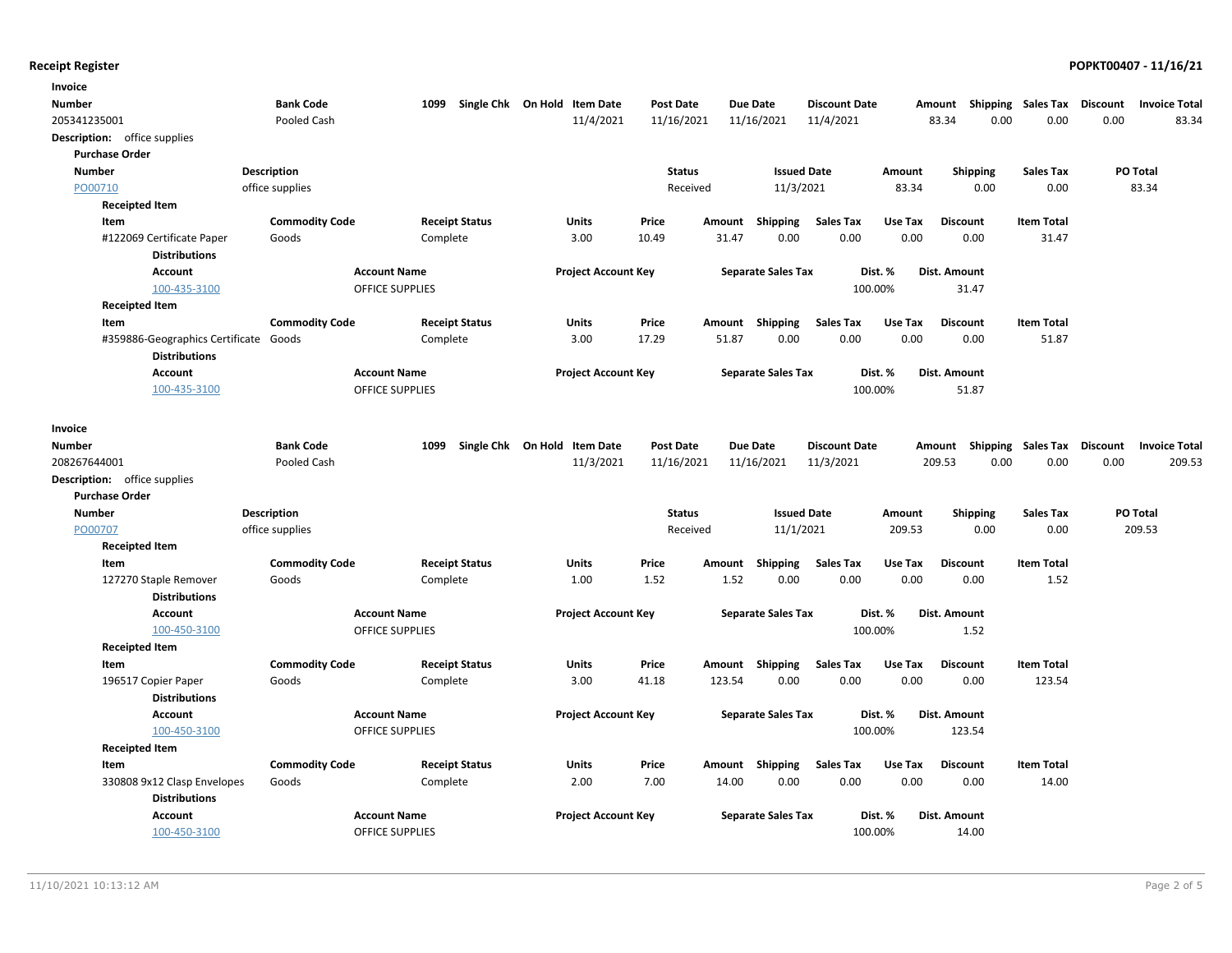|               | <b>Receipted Item</b>                      |                       |                         |                              |                  |        |                           |                      |                               |                                    |                   |                       |                      |
|---------------|--------------------------------------------|-----------------------|-------------------------|------------------------------|------------------|--------|---------------------------|----------------------|-------------------------------|------------------------------------|-------------------|-----------------------|----------------------|
|               | Item                                       | <b>Commodity Code</b> | <b>Receipt Status</b>   | Units                        | Price            |        | Amount Shipping           | <b>Sales Tax</b>     | Use Tax                       | <b>Discount</b>                    | <b>Item Total</b> |                       |                      |
|               | 420994 Post It Notes 3x3                   | Goods                 | Complete                | 1.00                         | 5.61             | 5.61   | 0.00                      | 0.00                 | 0.00                          | 0.00                               | 5.61              |                       |                      |
|               | <b>Distributions</b>                       |                       |                         |                              |                  |        |                           |                      |                               |                                    |                   |                       |                      |
|               | <b>Account</b>                             |                       | <b>Account Name</b>     | <b>Project Account Key</b>   |                  |        | <b>Separate Sales Tax</b> |                      | Dist. %                       | Dist. Amount                       |                   |                       |                      |
|               | 100-450-3100                               |                       | OFFICE SUPPLIES         |                              |                  |        |                           |                      | 100.00%                       | 5.61                               |                   |                       |                      |
|               | <b>Receipted Item</b>                      |                       |                         |                              |                  |        |                           |                      |                               |                                    |                   |                       |                      |
|               | Item                                       | <b>Commodity Code</b> | <b>Receipt Status</b>   | Units                        | Price            |        | Amount Shipping           | Sales Tax            | Use Tax                       | <b>Discount</b>                    | <b>Item Total</b> |                       |                      |
|               | 442306 1 1/2 x2 Sticky Notes               | Goods                 | Complete                | 1.00                         | 1.53             | 1.53   | 0.00                      | 0.00                 | 0.00                          | 0.00                               | 1.53              |                       |                      |
|               | <b>Distributions</b>                       |                       |                         |                              |                  |        |                           |                      |                               |                                    |                   |                       |                      |
|               | <b>Account</b>                             |                       | <b>Account Name</b>     | <b>Project Account Key</b>   |                  |        | <b>Separate Sales Tax</b> |                      | Dist. %                       | Dist. Amount                       |                   |                       |                      |
|               | 100-450-3100                               |                       | <b>OFFICE SUPPLIES</b>  |                              |                  |        |                           |                      | 100.00%                       | 1.53                               |                   |                       |                      |
|               | <b>Receipted Item</b>                      |                       |                         |                              |                  |        |                           |                      |                               |                                    |                   |                       |                      |
|               | Item                                       | <b>Commodity Code</b> | <b>Receipt Status</b>   | Units                        | Price            |        | Amount Shipping           | Sales Tax            | Use Tax                       | <b>Discount</b>                    | <b>Item Total</b> |                       |                      |
|               | 633984 #10 Security Clean Seal Er Goods    |                       | Complete                | 2.00                         | 15.22            | 30.44  | 0.00                      | 0.00                 | 0.00                          | 0.00                               | 30.44             |                       |                      |
|               | <b>Distributions</b>                       |                       |                         |                              |                  |        |                           |                      |                               |                                    |                   |                       |                      |
|               | <b>Account</b>                             |                       | <b>Account Name</b>     | <b>Project Account Key</b>   |                  |        | <b>Separate Sales Tax</b> |                      | Dist. %                       | Dist. Amount                       |                   |                       |                      |
|               | 100-450-3100                               |                       | OFFICE SUPPLIES         |                              |                  |        |                           |                      | 100.00%                       | 30.44                              |                   |                       |                      |
|               | <b>Receipted Item</b>                      |                       |                         |                              |                  |        |                           |                      |                               |                                    |                   |                       |                      |
|               | Item                                       | <b>Commodity Code</b> | <b>Receipt Status</b>   | Units                        | Price            |        | Amount Shipping           | <b>Sales Tax</b>     | Use Tax                       | <b>Discount</b>                    | <b>Item Total</b> |                       |                      |
|               | Ink Cartridge                              | Goods                 | Complete                | 1.00                         | 32.89            | 32.89  | 0.00                      | 0.00                 | 0.00                          | 0.00                               | 32.89             |                       |                      |
|               | <b>Distributions</b>                       |                       |                         |                              |                  |        |                           |                      |                               |                                    |                   |                       |                      |
|               | Account                                    |                       | <b>Account Name</b>     | <b>Project Account Key</b>   |                  |        | <b>Separate Sales Tax</b> |                      | Dist. %                       | <b>Dist. Amount</b>                |                   |                       |                      |
|               | 100-590-3100                               |                       | <b>OFFICE SUPPLIES</b>  |                              |                  |        |                           |                      | 100.00%                       | 32.89                              |                   |                       |                      |
|               |                                            |                       |                         |                              |                  |        |                           |                      |                               |                                    |                   |                       |                      |
| Vendor Number | <b>Vendor DBA</b>                          |                       |                         |                              |                  |        |                           |                      | <b>Vendor Total Discount:</b> |                                    | 0.00              | <b>Invoice Total:</b> | 252.78               |
| 00478         | <b>REINERT PAPER &amp; CHEMI</b>           |                       |                         |                              |                  |        |                           |                      |                               |                                    |                   |                       |                      |
| Invoice       |                                            |                       |                         |                              |                  |        |                           |                      |                               |                                    |                   |                       |                      |
| <b>Number</b> |                                            | <b>Bank Code</b>      | 1099                    | Single Chk On Hold Item Date | <b>Post Date</b> |        | <b>Due Date</b>           | <b>Discount Date</b> |                               | Amount Shipping Sales Tax Discount |                   |                       | <b>Invoice Total</b> |
| 433099        |                                            | Pooled Cash           |                         | 11/4/2021                    | 11/16/2021       |        | 11/16/2021                | 11/4/2021            |                               | 252.78<br>0.00                     | 0.00              | 0.00                  | 252.78               |
|               | <b>Description:</b> Janitorial SUpplies    |                       |                         |                              |                  |        |                           |                      |                               |                                    |                   |                       |                      |
|               | <b>Purchase Order</b>                      |                       |                         |                              |                  |        |                           |                      |                               |                                    |                   |                       |                      |
| <b>Number</b> |                                            | <b>Description</b>    |                         |                              | <b>Status</b>    |        | <b>Issued Date</b>        |                      | Amount                        | <b>Shipping</b>                    | <b>Sales Tax</b>  |                       | PO Total             |
| PO00714       |                                            | Janitorial SUpplies   |                         |                              | Received         |        | 11/4/2021                 |                      | 252.78                        | 0.00                               | 0.00              |                       | 252.78               |
|               | <b>Receipted Item</b>                      |                       |                         |                              |                  |        |                           |                      |                               |                                    |                   |                       |                      |
|               | Item                                       | <b>Commodity Code</b> | <b>Receipt Status</b>   | Units                        | Price            | Amount | Shipping                  | <b>Sales Tax</b>     | Use Tax                       | <b>Discount</b>                    | <b>Item Total</b> |                       |                      |
|               | Jumbo toilet Paper<br><b>Distributions</b> | Goods                 | Complete                | 1.00                         | 30.39            | 30.39  | 0.00                      | 0.00                 | 0.00                          | 0.00                               | 30.39             |                       |                      |
|               | Account                                    |                       | <b>Account Name</b>     | <b>Project Account Key</b>   |                  |        | <b>Separate Sales Tax</b> |                      | Dist. %                       | Dist. Amount                       |                   |                       |                      |
|               | 100-513-3320                               |                       | <b>JANITOR SUPPLIES</b> |                              |                  |        |                           |                      | 100.00%                       | 30.39                              |                   |                       |                      |
|               | <b>Receipted Item</b>                      |                       |                         |                              |                  |        |                           |                      |                               |                                    |                   |                       |                      |
|               | Item                                       | <b>Commodity Code</b> | <b>Receipt Status</b>   | <b>Units</b>                 | Price            |        | Amount Shipping           | <b>Sales Tax</b>     | Use Tax                       | <b>Discount</b>                    | <b>Item Total</b> |                       |                      |
|               | Jumbo Toilet paper (EA)                    | Goods                 | Complete                | 1.00                         | 30.39            | 30.39  | 0.00                      | 0.00                 | 0.00                          | 0.00                               | 30.39             |                       |                      |
|               |                                            |                       |                         |                              |                  |        |                           |                      |                               |                                    |                   |                       |                      |

00478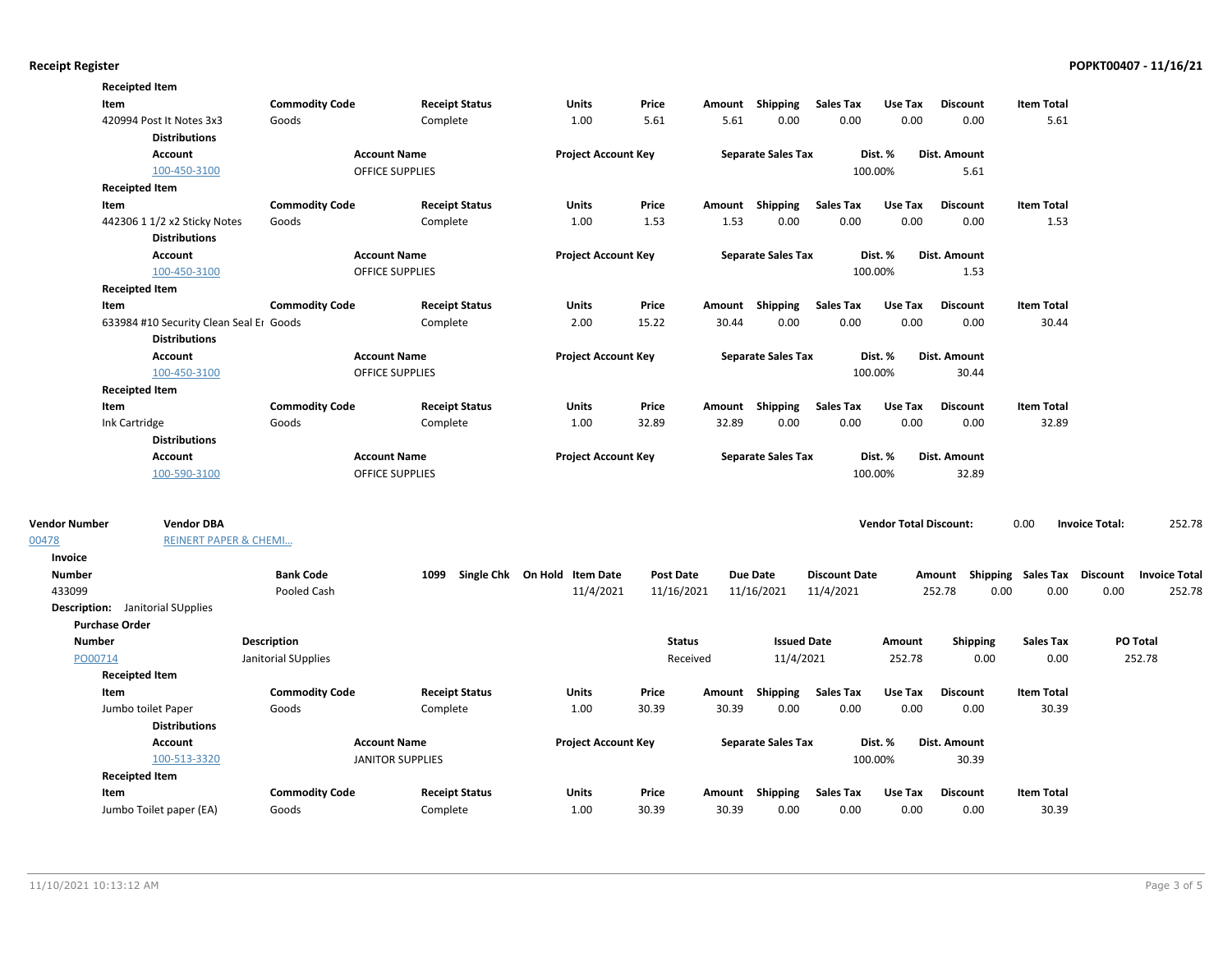| <b>Distributions</b>      |                           |                         |                            |       |                 |                           |                  |         |                 |                   |                               |
|---------------------------|---------------------------|-------------------------|----------------------------|-------|-----------------|---------------------------|------------------|---------|-----------------|-------------------|-------------------------------|
| <b>Account</b>            |                           | <b>Account Name</b>     | <b>Project Account Key</b> |       |                 | <b>Separate Sales Tax</b> |                  | Dist. % | Dist. Amount    |                   |                               |
| 100-511-3320              |                           | <b>JANITOR SUPPLIES</b> |                            |       |                 |                           |                  | 100.00% | 30.39           |                   |                               |
| <b>Receipted Item</b>     |                           |                         |                            |       |                 |                           |                  |         |                 |                   |                               |
| Item                      | <b>Commodity Code</b>     | <b>Receipt Status</b>   | Units                      | Price |                 | Amount Shipping           | <b>Sales Tax</b> | Use Tax | <b>Discount</b> | <b>Item Total</b> |                               |
| Large trash bags          | Goods                     | Complete                | 1.00                       | 29.51 | 29.51           | 0.00                      | 0.00             | 0.00    | 0.00            | 29.51             |                               |
| <b>Distributions</b>      |                           |                         |                            |       |                 |                           |                  |         |                 |                   |                               |
| Account                   |                           | <b>Account Name</b>     | <b>Project Account Key</b> |       |                 | <b>Separate Sales Tax</b> |                  | Dist. % | Dist. Amount    |                   |                               |
| 100-511-3320              |                           | <b>JANITOR SUPPLIES</b> |                            |       |                 |                           |                  | 100.00% | 29.51           |                   |                               |
| <b>Receipted Item</b>     |                           |                         |                            |       |                 |                           |                  |         |                 |                   |                               |
| Item                      | <b>Commodity Code</b>     | <b>Receipt Status</b>   | Units                      | Price |                 | Amount Shipping           | <b>Sales Tax</b> | Use Tax | <b>Discount</b> | <b>Item Total</b> |                               |
| Large Trash Bags (SA)     | Goods                     | Complete                | 1.00                       | 29.51 | 29.51           | 0.00                      | 0.00             | 0.00    | 0.00            | 29.51             |                               |
| <b>Distributions</b>      |                           |                         |                            |       |                 |                           |                  |         |                 |                   |                               |
| Account                   |                           | <b>Account Name</b>     | <b>Project Account Key</b> |       |                 | <b>Separate Sales Tax</b> |                  | Dist. % | Dist. Amount    |                   |                               |
| 100-513-3320              |                           | <b>JANITOR SUPPLIES</b> |                            |       |                 |                           |                  | 100.00% | 29.51           |                   |                               |
| <b>Receipted Item</b>     |                           |                         |                            |       |                 |                           |                  |         |                 |                   |                               |
| Item                      | <b>Commodity Code</b>     | <b>Receipt Status</b>   | Units                      | Price |                 | Amount Shipping           | <b>Sales Tax</b> | Use Tax | <b>Discount</b> | <b>Item Total</b> |                               |
| SMall Trash Bags (EA)     | Goods                     | Complete                | 1.00                       | 23.48 | 23.48           | 0.00                      | 0.00             | 0.00    | 0.00            | 23.48             |                               |
| <b>Distributions</b>      |                           |                         |                            |       |                 |                           |                  |         |                 |                   |                               |
| Account                   |                           | <b>Account Name</b>     | <b>Project Account Key</b> |       |                 | <b>Separate Sales Tax</b> |                  | Dist. % | Dist. Amount    |                   |                               |
| 100-511-3320              |                           | <b>JANITOR SUPPLIES</b> |                            |       |                 |                           |                  | 100.00% | 23.48           |                   |                               |
| <b>Receipted Item</b>     |                           |                         |                            |       |                 |                           |                  |         |                 |                   |                               |
| Item                      | <b>Commodity Code</b>     | <b>Receipt Status</b>   | Units                      | Price |                 | Amount Shipping           | <b>Sales Tax</b> | Use Tax | <b>Discount</b> | <b>Item Total</b> |                               |
| Small Trash Bags (SA)     | Goods                     | Complete                | 1.00                       | 23.48 | 23.48           | 0.00                      | 0.00             | 0.00    | 0.00            | 23.48             |                               |
| <b>Distributions</b>      |                           |                         |                            |       |                 |                           |                  |         |                 |                   |                               |
| <b>Account</b>            |                           | <b>Account Name</b>     | <b>Project Account Key</b> |       |                 | <b>Separate Sales Tax</b> |                  | Dist. % | Dist. Amount    |                   |                               |
| 100-513-3320              |                           | <b>JANITOR SUPPLIES</b> |                            |       |                 |                           |                  | 100.00% | 23.48           |                   |                               |
| <b>Receipted Item</b>     |                           |                         |                            |       |                 |                           |                  |         |                 |                   |                               |
| Item                      | <b>Commodity Code</b>     | <b>Receipt Status</b>   | Units                      | Price |                 | Amount Shipping           | <b>Sales Tax</b> | Use Tax | <b>Discount</b> | <b>Item Total</b> |                               |
| Toilet Tissues (SA)       | Goods                     | Complete                | 1.00                       | 43.01 | 43.01           | 0.00                      | 0.00             | 0.00    | 0.00            | 43.01             |                               |
| <b>Distributions</b>      |                           |                         |                            |       |                 |                           |                  |         |                 |                   |                               |
| <b>Account</b>            |                           | <b>Account Name</b>     | <b>Project Account Key</b> |       |                 | <b>Separate Sales Tax</b> |                  | Dist. % | Dist. Amount    |                   |                               |
| 100-513-3320              |                           | <b>JANITOR SUPPLIES</b> |                            |       |                 |                           |                  | 100.00% | 43.01           |                   |                               |
| <b>Receipted Item</b>     |                           |                         |                            |       |                 |                           |                  |         |                 |                   |                               |
| Item                      | <b>Commodity Code</b>     | <b>Receipt Status</b>   | Units                      | Price | Amount          | <b>Shipping</b>           | <b>Sales Tax</b> | Use Tax | <b>Discount</b> | <b>Item Total</b> |                               |
| Toilet tissues (EA)       | Goods                     | Complete                | 1.00                       | 43.01 | 43.01           | 0.00                      | 0.00             | 0.00    | 0.00            | 43.01             |                               |
| <b>Distributions</b>      |                           |                         |                            |       |                 |                           |                  |         |                 |                   |                               |
| <b>Account</b>            |                           | <b>Account Name</b>     | <b>Project Account Key</b> |       |                 | <b>Separate Sales Tax</b> |                  | Dist. % | Dist. Amount    |                   |                               |
| 100-511-3320              |                           | <b>JANITOR SUPPLIES</b> |                            |       |                 |                           |                  | 100.00% | 43.01           |                   |                               |
|                           |                           |                         |                            |       |                 |                           |                  |         |                 |                   |                               |
| <b>Packet Totals</b>      |                           |                         |                            |       |                 |                           |                  |         |                 |                   |                               |
| Vendors: 4<br>Invoices: 5 | <b>Purchase Orders: 5</b> |                         | Amount: 2,435.64           |       | Shipping: 95.95 |                           | Tax: 0.00        |         | Discount: 0.00  |                   | <b>Total Amount: 2,531.59</b> |